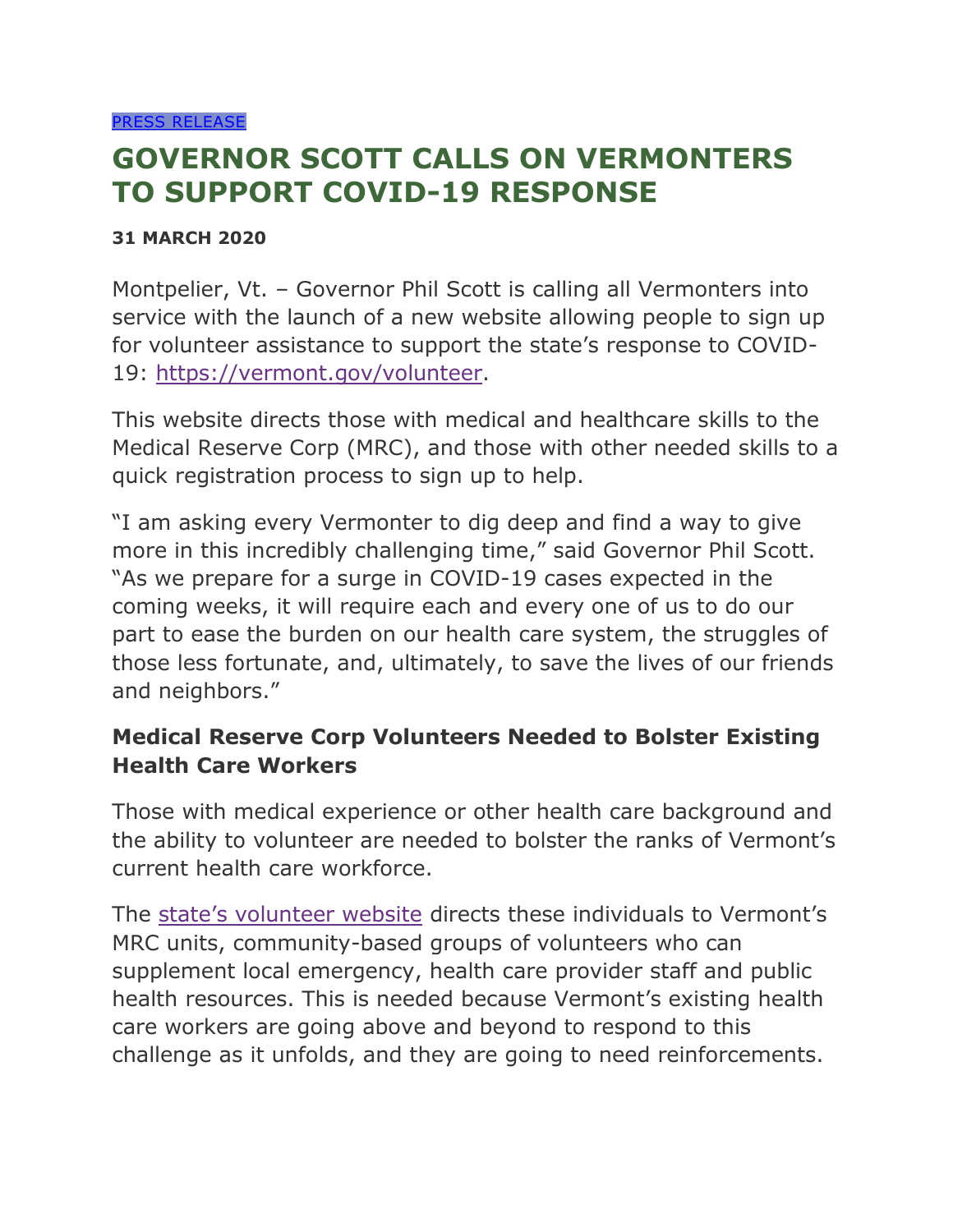"In every health care facility in Vermont, staff have been working extraordinary hours, performing herculean tasks under great pressure and with limited resources," said Health Commissioner Mark Levine, MD. "Knowing we have qualified volunteers ready to serve will help our current health care workers and strengthen Vermont's response. We are all in this together."

The Vermont Medical Reserve Corps is seeking these qualified and experienced volunteers:

- Licensed and certified health care professionals;
- People with mental health, or other types of clinical or professional experience;
- Health care administrative experience, such as with medical data entry or language translators; and
- People who have worked with displaced individuals, such as homeless shelter programs.

State officials emphasize this effort is about drawing more skilled personnel, such as retirees or those not currently employed in the healthcare field, into the response and not about redirecting existing healthcare workers.

Vermont has eased licensing requirements for the purposes of aiding this emergency response. Individuals who are licensed in other states or who were previously licensed should visit the Health Department website and [review the guide on emergency licensure.](https://www.healthvermont.gov/health-professionals-systems/board-medical-practice/COVID19)

## **Other Volunteer Workers and Donations Also Needed to Strengthen Vermont's Response**

Other individuals who do not have medical or healthcare backgrounds but are willing to volunteer their time in Vermont's response effort can register through the [state's volunteer web porta](https://www.vermont.gov/volunteer)l and indicate their expertise and availability.